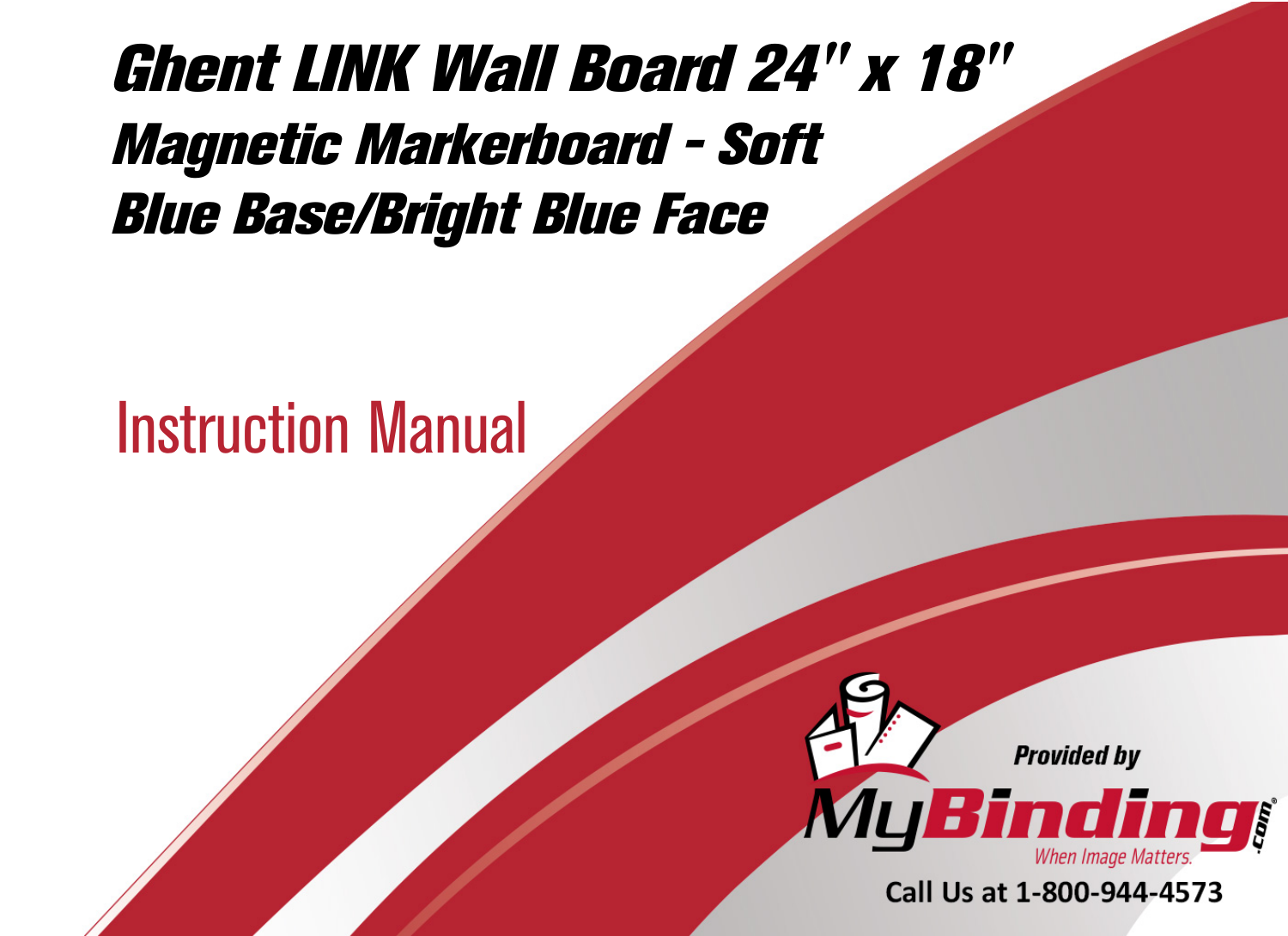## **Link Board Mounting Instructions**

**Your Link Board is designed to be mounted to a variety of wall surfaces. Because of the wide variation of mounting surface construction, specific mounting hardware is not included. For the most secure mounting, fasten the board Base to as many wall studs as possible. Ghent recommends using #8 pan head type self-tapping screws (not included).**

**When wall studs can not be used, we recommend using expandable type wall anchors (not included).**

**Installation involves securing the stand to the wall by sliding the top of the Base over 2 screws and fastening 2 screws thru the bottom of the Base via pre drilled holes.**

NOTE: Allow for 2" left and right of the Base and 3" at the top of the Base for board overhang.

**STEP 1:** Locate the position where you will hang the Link Base.

**STEP 2:** Following the installation instructions for the mounting hardware you chose, insert a screw into the wall. Allow 1/16" gap between the screw head and the wall to allow the Base to slide over the top of the screw.

**STEP 3:** From the center of the screw head, measure over the required length, as shown in the drawing below, and mark the location of your second screw. Use a level, to ensure the screw holes are level and install a second mounting screw in the wall following the instructions for the mounting hardware. Allow 1/16" gap between the screw head and the wall to allow the Base to slide over the top of the screw.

**STEP 4:** Slide the Base over the two mounting screws and verify that the Base is level.

**STEP 5:** Using a pencil, mark the location of the bottom two mounting holes.

**STEP 6:** Remove the Base from the wall and follow the instructions provided with your mounting hardware to install a screw in the wall at each location marked. Remove the two bottom screws from the wall Re-install the screws in the bottom holes so that the screws go through the holes in the Base and into the wall.

**STEP 7:** Remove the two bottom screws from the wall and slide the Base over the top two mounting screws. Fasten two screws through the Base and into the two bottom mounting holes.

**STEP 8:** Slide Face behind the front lip of the stand and lay backwards until magnets engage the Base.

[MyBinding.com](http://www.mybinding.com) 5500 NE Moore Court Hillsboro, OR 97124 Toll Free: 1-800-944-4573 Local: 503-640-5920

IS-LB 7/16/14